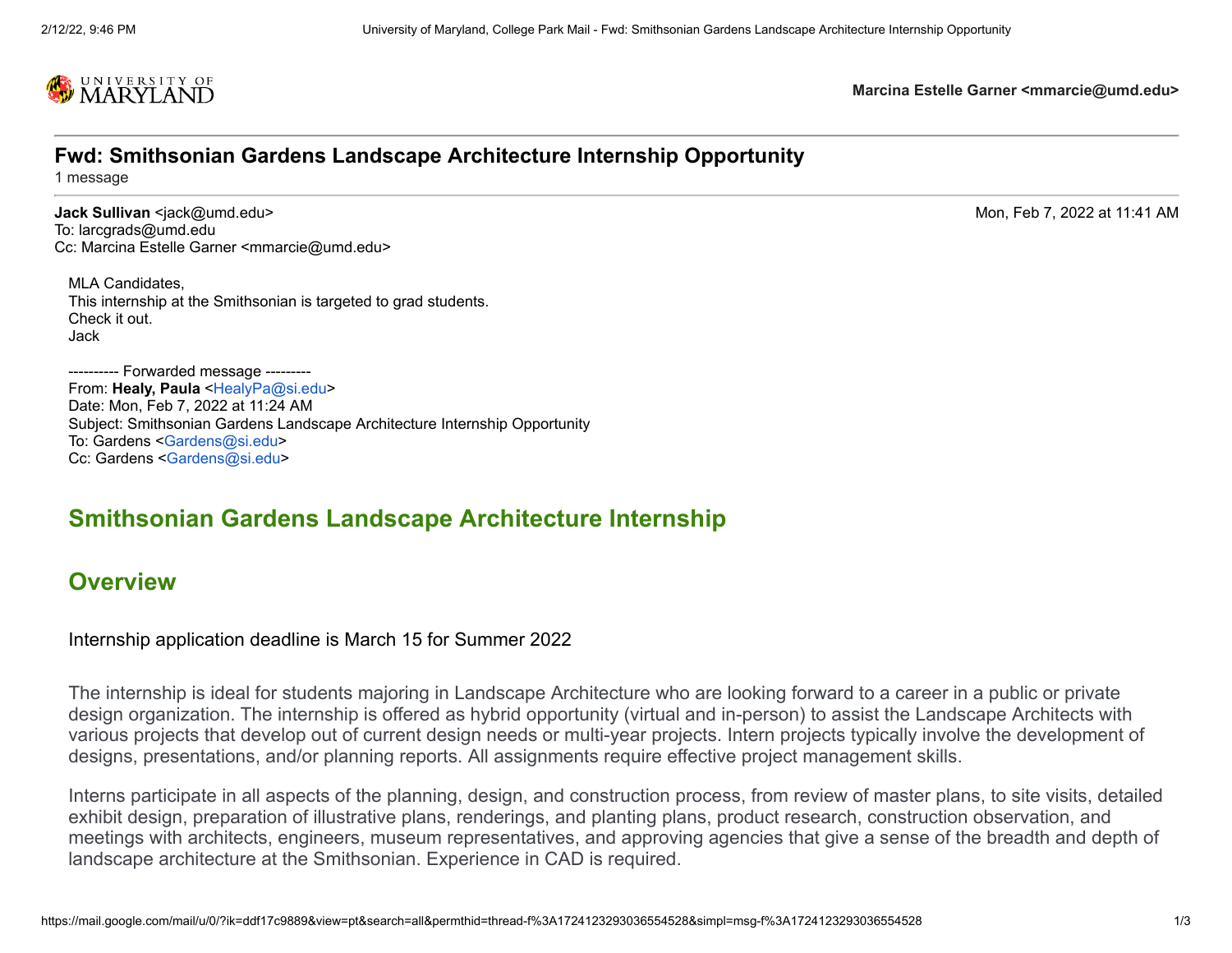2/12/22, 9:46 PM University of Maryland, College Park Mail - Fwd: Smithsonian Gardens Landscape Architecture Internship Opportunity

In addition to collaborating on large-scale capital projects, landscape architect interns assist with designs for horticulture displays and exhibitions for exterior and interior gardens, like SG's biennial Orchid Exhibit and recently launched exhibition series.

All academic appointees may be required to submit proof of vaccination against Coronavirus Disease 2019 (COVID-19) with a Food and Drug Administration (FDA) authorized (or for international remote interns, a WHO-recommended) COVID-19 vaccine or have an approved Reasonable Accommodation granting an exemption from vaccine requirements. More information can be found on our [COVID-19 Information](https://internships.si.edu/covid-19-information) Page.

## **Desired Qualifications**

- Landscape Architecture graduate students with at least one year of schooling or undergraduate students with at least three years of schooling.
- Proficiency in AutoCAD and Adobe Creative Suite (InDesign, Illustrator, and Photoshop) required.
- Proficiency in 3-D modeling programs preferred (SketchUp, Rhino). Proficiency in hand sketches desired.
- Self-motivated and willing both to work independently and to collaborate.

## **Interests**

- Working in public gardens.
- Learning about Landscape Architecture in the public sector.
- Experiencing a collaborative office environment that includes horticulturists, arborists, entomologists, curators, educators, irrigation technicians, etc.

# **Requirements**

Requirements for applying to the Smithsonian Gardens intern program:

- Submit an online application
- Two letters of recommendation